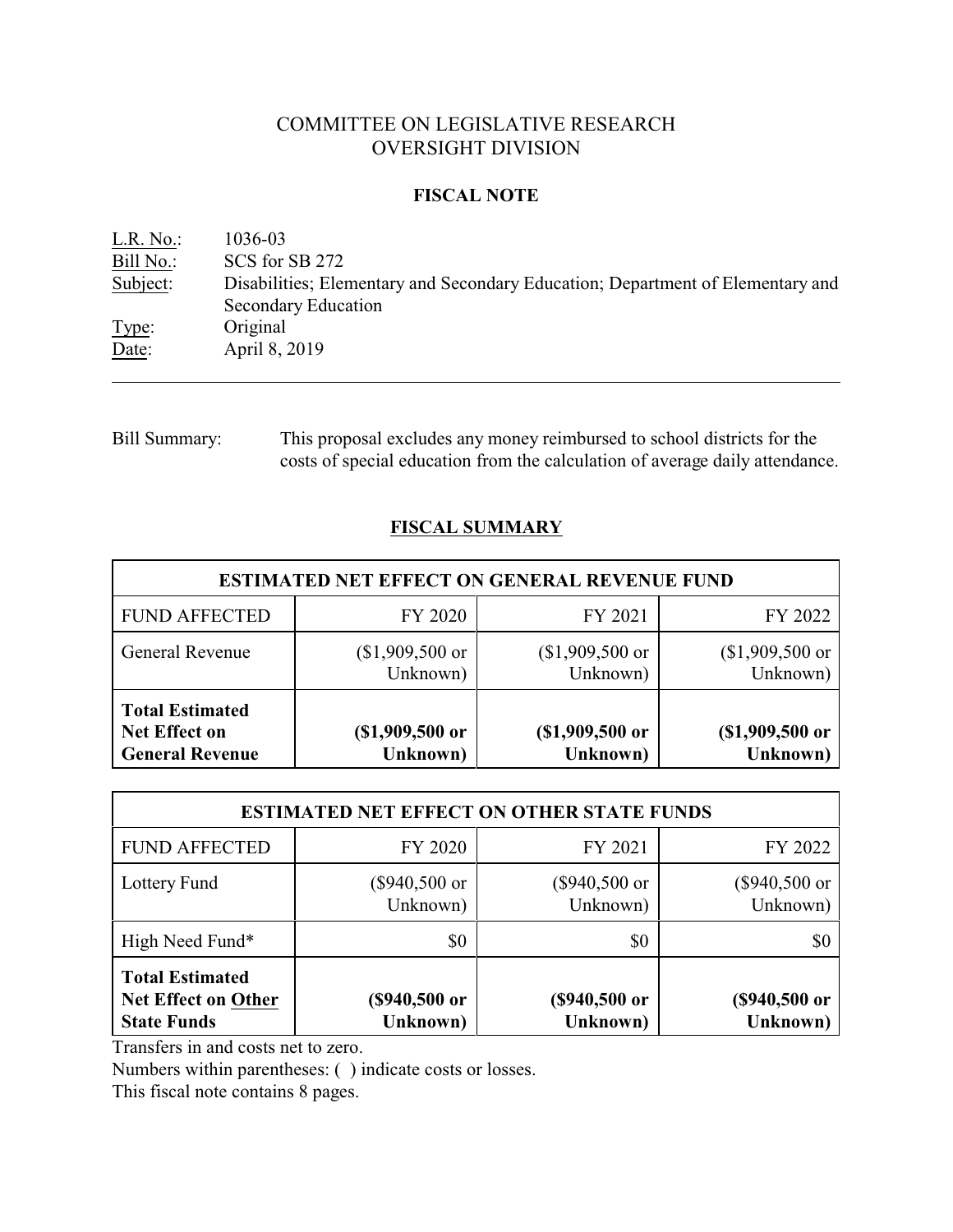L.R. No. 1036-03 Bill No. SCS for SB 272 Page 2 of 8 April 8, 2019

| <b>ESTIMATED NET EFFECT ON FEDERAL FUNDS</b>                        |         |         |         |  |  |
|---------------------------------------------------------------------|---------|---------|---------|--|--|
| <b>FUND AFFECTED</b>                                                | FY 2020 | FY 2021 | FY 2022 |  |  |
|                                                                     |         |         |         |  |  |
|                                                                     |         |         |         |  |  |
| <b>Total Estimated</b><br>Net Effect on All<br><b>Federal Funds</b> | \$0     | \$0     |         |  |  |

| <b>ESTIMATED NET EFFECT ON FULL TIME EQUIVALENT (FTE)</b>    |         |         |         |  |  |  |
|--------------------------------------------------------------|---------|---------|---------|--|--|--|
| <b>FUND AFFECTED</b>                                         | FY 2020 | FY 2021 | FY 2022 |  |  |  |
|                                                              |         |         |         |  |  |  |
|                                                              |         |         |         |  |  |  |
| <b>Total Estimated</b><br><b>Net Effect on</b><br><b>FTE</b> |         |         |         |  |  |  |

**Estimated Net Effect (expenditures or reduced revenues) expected to exceed \$100,000 in any** of the three fiscal years after implementation of the act.

|                         | <b>ESTIMATED NET EFFECT ON LOCAL FUNDS</b> |                           |                                  |
|-------------------------|--------------------------------------------|---------------------------|----------------------------------|
| <b>FUND AFFECTED</b>    | FY 2020                                    | FY 2021                   | FY 2022                          |
| <b>Local Government</b> | \$2,850,000 or<br><b>Unknown</b>           | \$2,850,000 or<br>Unknown | \$2,850,000 or<br><b>Unknown</b> |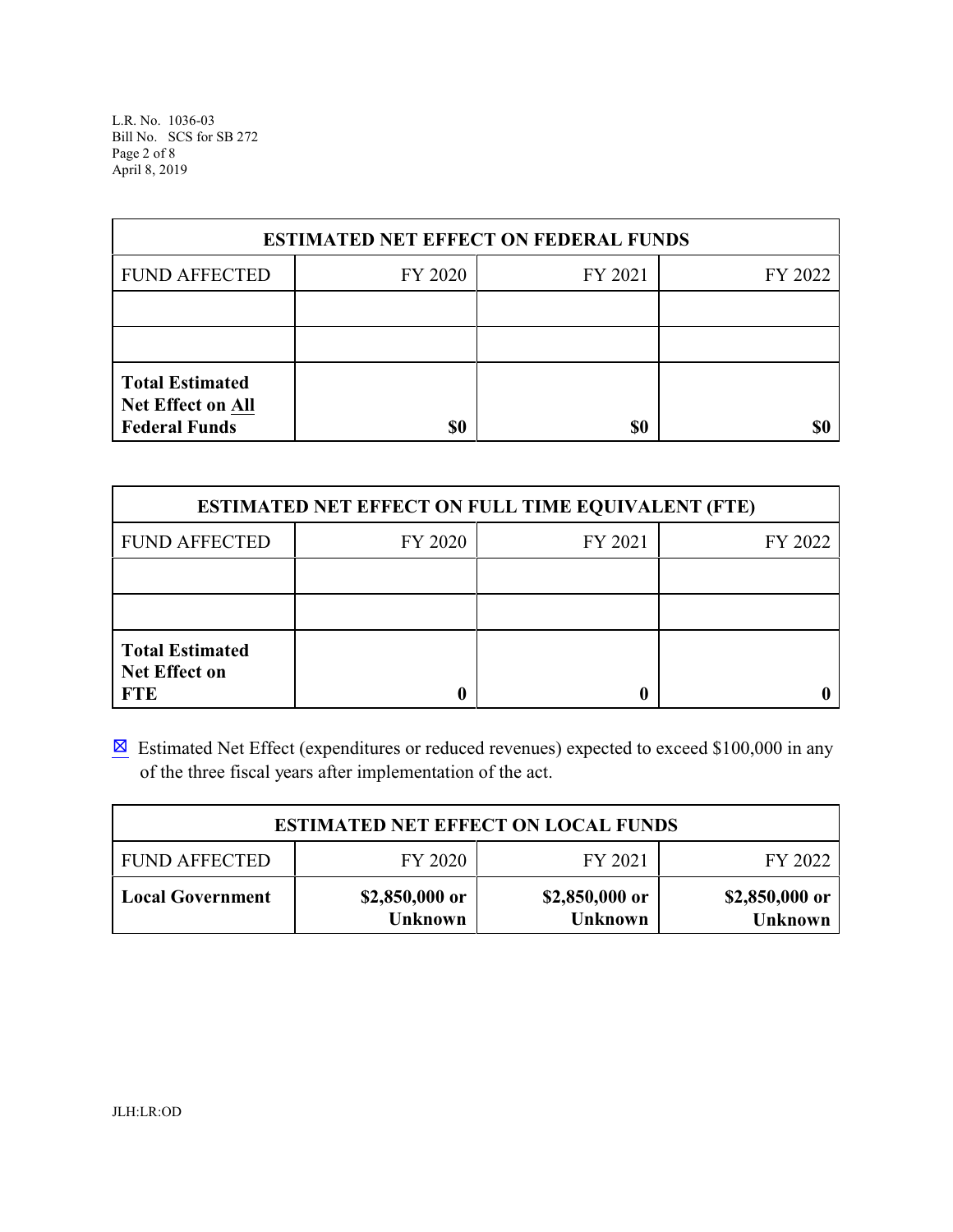L.R. No. 1036-03 Bill No. SCS for SB 272 Page 3 of 8 April 8, 2019

### **FISCAL ANALYSIS**

### ASSUMPTION

Officials from **Department of Elementary and Secondary Education (DESE)** assume the first change adds the following sentence: "The calculation of three times the current expenditure per average daily attendance shall not include any money reimbursed to a school district under this section." This additional wording will decrease the threshold that local school districts must meet; therefore, the cost to the High Need Fund will increase. The difference in the reimbursement amount would be approximately. \$2,850,000 more paid to local school districts.

The second change adds the word "special" to section 162.974.1. Adding the word "special" would allow DESE to deny any education costs (that are not special education costs) reported under the High Need Fund. The ability to deny reimbursement of these regular education costs will result in a savings to the state; however, DESE cannot calculate the extent of the savings.

In summary, the first change will result in an increased cost of approximately \$2,850,000; however, the second change will diminish this cost by some unknown amount.

| STEP 1                                           |   |   |              |
|--------------------------------------------------|---|---|--------------|
| <b>Current Expenditures</b>                      |   | s | 2,182,234.94 |
| <b>ADA</b>                                       | ÷ |   | 153.2386     |
| Current Expenditure per ADA                      |   | S | 14,240.77    |
| STEP <sub>2</sub>                                |   |   |              |
| Current Expenditure per ADA                      |   |   | 14,240.77    |
| HNF Multiplier (3x)                              | x | S | 3.00         |
| 3x Current Expenditure per ADA (HNF Threshold)   |   | Ś | 42,722.30    |
| STEP <sub>3</sub>                                |   |   |              |
| <b>Total Educational Costs for Student A</b>     |   | s | 263,917.16   |
| 3x Current Expenditure per ADA (HNF Threshold) - |   | S | 42,722.30    |
| Eligible Reimbursement (Costs - Threshold)       |   | Ŝ | 221,194.86   |

# **CURRENT METHODOLOGY**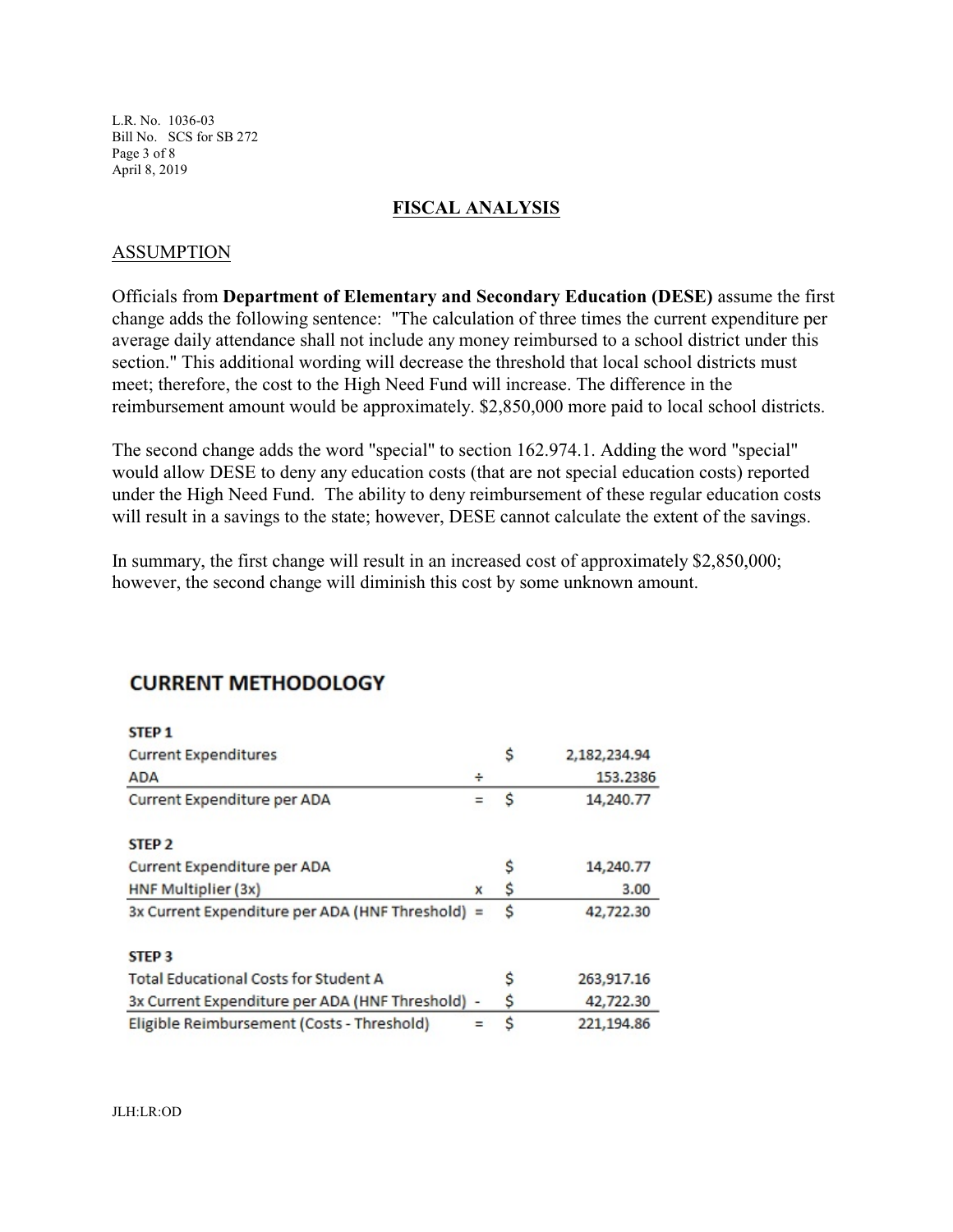L.R. No. 1036-03 Bill No. SCS for SB 272 Page 4 of 8 April 8, 2019

#### ASSUMPTION (continued)

# **PROPOSED METHODOLOGY UNDER SB272**

|                                                  | \$ | 2,182,234.94 |
|--------------------------------------------------|----|--------------|
|                                                  | \$ | 59,608.30    |
|                                                  | Ś  | 2,122,626.64 |
|                                                  |    |              |
|                                                  | Ŝ  | 2,122,626.64 |
| ÷                                                |    | 153.2386     |
|                                                  | \$ | 13,851.78    |
|                                                  |    |              |
|                                                  | S  | 13,851.78    |
| x                                                | \$ | 3.00         |
| 3x Current Expenditure per ADA (HNF Threshold) = | Ŝ  | 41,555.33    |
|                                                  |    |              |
|                                                  | s  | 263,917.16   |
| 3x Current Expenditure per ADA (HNF Threshold) - | \$ | 41,555.33    |
|                                                  | Ś  | 222,361.83   |
|                                                  |    |              |

**Oversight** currently cannot replicate the calculation produced by DESE. Oversight will show a range of impact from the amount calculated by DESE to an unknown cost to General Revenue and Lottery Fund for the first change. Additionally, Oversight will show a savings from the second change which allows DESE to deny reimbursement of regular education (non-special education) costs from the High Need Fund. The increased cost from the first change will be somewhat offset by the savings from the second change.

Officials from **Wellsville-Middletown R-1 School District** assume this will have a small but positive fiscal impact on the district.

In response to a previous version, SB 272 (2019), officials from **Springfield Public Schools** stated there is some confusion on the intent of the bill, but it appears to recommend doing away with the High Needs Fund (HNF) reimbursement for students in special education. We submit an annual application when the cost to educate students exceeds three times the allotted ADA, with the HNF helping to make up the difference. In 2016-17 Springfield Public Schools had 200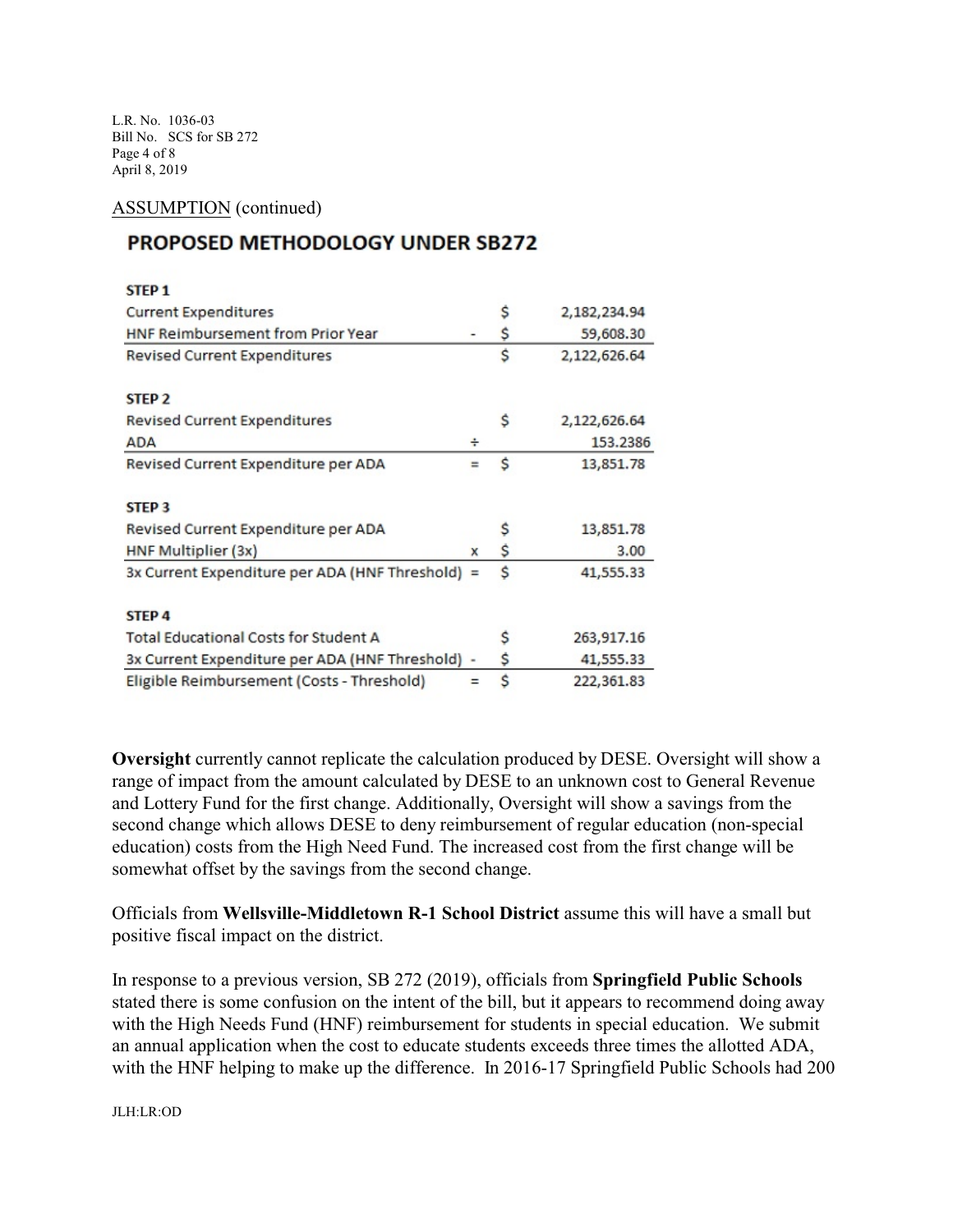L.R. No. 1036-03 Bill No. SCS for SB 272 Page 5 of 8 April 8, 2019

### ASSUMPTION (continued)

students with IEP's whose educational costs exceeded three times the allotted ADA and in 2017-18 we had 164 students, so this would result in a significant negative impact on our funding. The services outlined in the IEP must be provided regardless, and the HNF is very beneficial to all of Missouri's special education programs.

Officials from **Bakersfield R-IV School District** assume the proposal will have no fiscal impact on their organization.

| <b>High Need Fund</b>       | <b>FY 2016</b> | FY 2017       | <b>FY 2018</b> | FY 2019 Proj. |
|-----------------------------|----------------|---------------|----------------|---------------|
| <b>Total Costs Reported</b> | \$153,128,308  | \$166,756,669 | \$180,862,560  | \$190,000,000 |
| <b>Total Reimbursed</b>     | \$50,926,574   | \$57,331,113  | \$60,755,719   | \$63,460,379  |
| <b>Percent Reimbursed</b>   | 33%            | 34%           | 34%            | 33%           |
| <b>Districts Paid</b>       | 202            | 213           | 227            | 235           |
| <b>Students Claimed</b>     | 3,229          | 3,421         | 3,664          | 3,890         |

**Oversight** notes the following regarding the High Need Fund:

DESE FY 2020 Budget Book

**Oversight** notes the High Need Fund reimburses school districts for the costs of educating students that exceed three times the current expenditure per average daily attendance (ADA). DESE assumes the proposal removes the cost reimbursed by the High Need Fund from the calculation of current expenditure per ADA which would lower the current expenditure per ADA threshold and increase the potential costs eligible for reimbursement.

Current Cost of Student > (Current Expenditure/ADA)\*3

Proposed Cost of Student > ((Current Expenditure - High Need Fund Reimbursed Costs)/ADA)\*3

Oversight notes, per DESE's FY 2020 budget book, the High Need Fund is funded with \$39,946,351 from General Revenue (67%) and \$19,590,000 from the Lottery Fund (33%).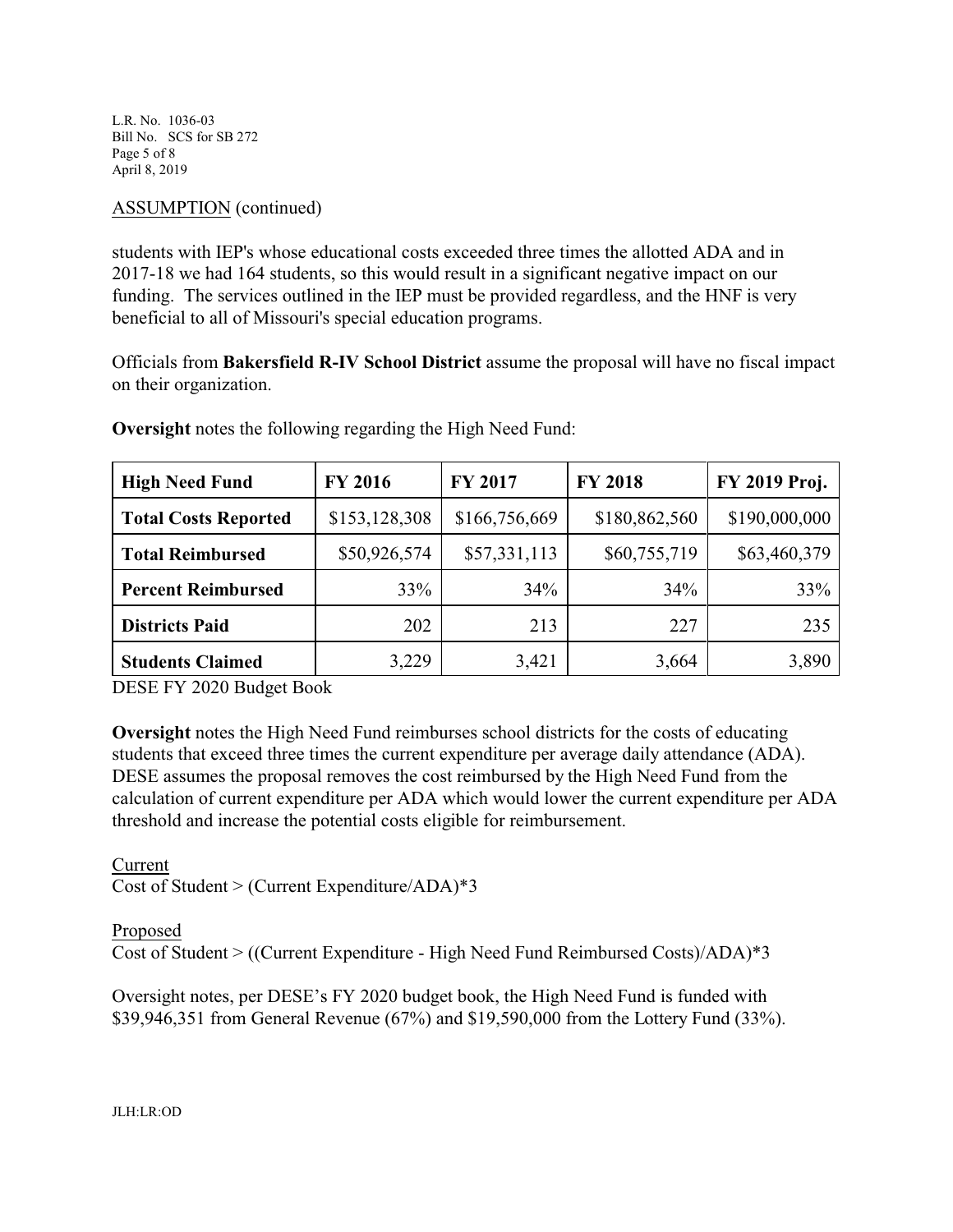L.R. No. 1036-03 Bill No. SCS for SB 272 Page 6 of 8 April 8, 2019

| <b>ESTIMATED NET EFFECT ON</b><br><b>LOTTERY FUND</b>     | (\$940,500 or<br>Unknown)     | (\$940,500 or<br><b>Unknown</b> ) | (\$940,500 or<br><b>Unknown</b> )   |
|-----------------------------------------------------------|-------------------------------|-----------------------------------|-------------------------------------|
| Transfer Out - to High Need Fund                          | $(\$940,500$ or<br>Unknown)   | $($940,500$ or<br>Unknown)        | $($940,500$ or<br>Unknown)          |
| Cost Avoidance - denial of non-special<br>education costs | Unknown                       | Unknown                           | Unknown                             |
| <b>LOTTERY FUND</b>                                       |                               |                                   |                                     |
| <b>ESTIMATED NET EFFECT ON</b><br><b>GENERAL REVENUE</b>  | (\$1,909,500 or<br>Unknown)   | $$1,909,500$ or<br>Unknown)       | $$1,909,500$ or<br><b>Unknown</b> ) |
| Transfer Out - to High Need Fund                          | $$1,909,500$ or<br>Unknown)   | $$1,909,500$ or<br>Unknown)       | $$1,909,500$ or<br>Unknown)         |
| Cost Avoidance - denial of non-special<br>education costs | Unknown                       | Unknown                           | Unknown                             |
| <b>GENERAL REVENUE</b>                                    |                               |                                   |                                     |
| FISCAL IMPACT - State Government                          | FY 2020<br>$(10 \text{ Mo.})$ | FY 2021                           | FY 2022                             |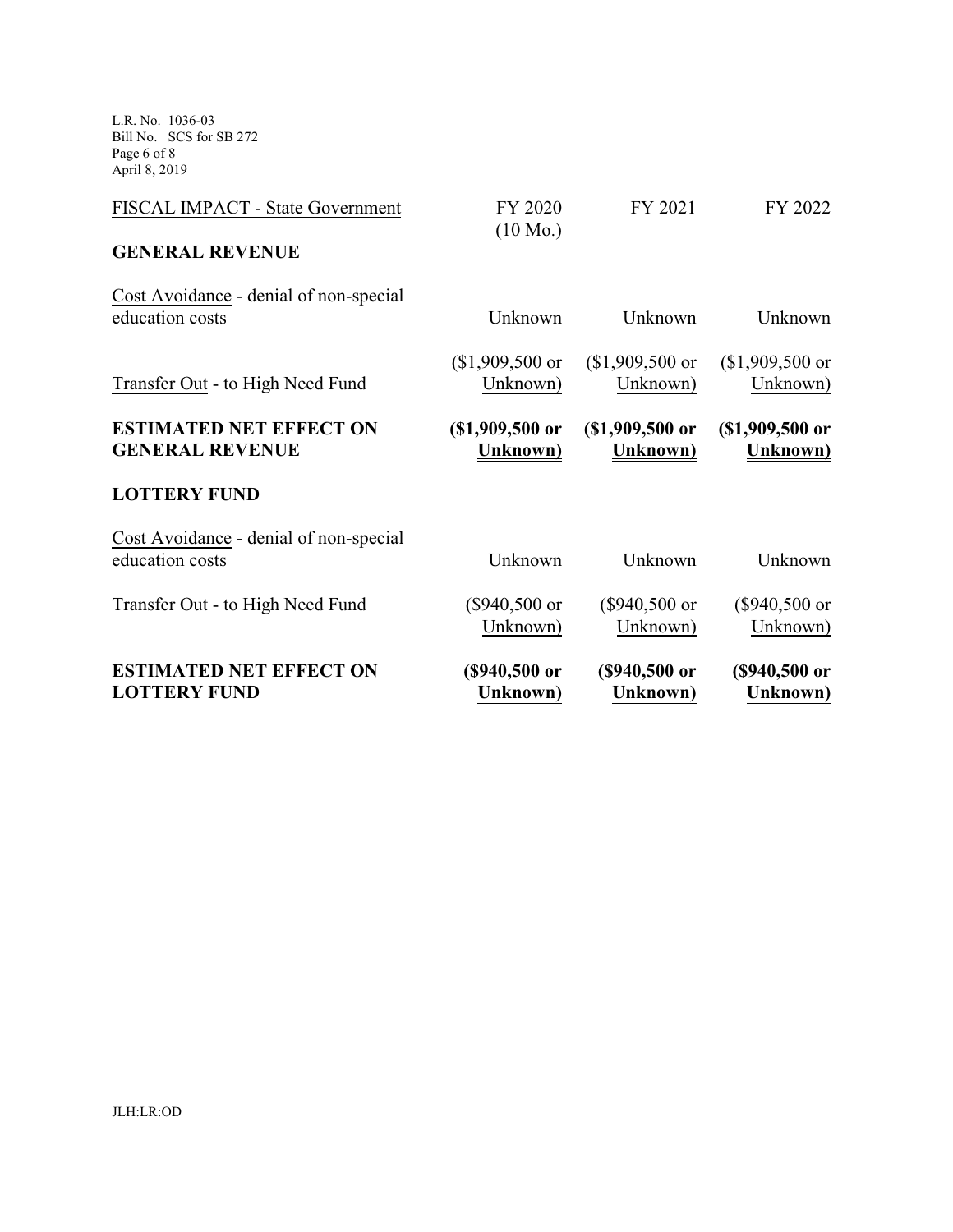L.R. No. 1036-03 Bill No. SCS for SB 272 Page 7 of 8 April 8, 2019

| FISCAL IMPACT - State Government<br>Continued<br><b>HIGH NEED FUND</b> | FY 2020<br>$(10 \text{ Mo.})$ | FY 2021                      | FY 2022                      |
|------------------------------------------------------------------------|-------------------------------|------------------------------|------------------------------|
| Transfers In - from General Revenue                                    | \$1,909,500 or<br>Unknown     | \$1,909,500 or<br>Unknown    | \$1,909,500 or<br>Unknown    |
| Transfer In - from Lottery Fund                                        | \$940,500 or<br>Unknown       | \$940,500 or<br>Unknown      | \$940,500 or<br>Unknown      |
| Savings - denial of non-special education<br>costs                     | Unknown                       | Unknown                      | Unknown                      |
| Cost - increase in eligible costs                                      | $($2,850,000$ or<br>Unknown)  | $($2,850,000$ or<br>Unknown) | $($2,850,000$ or<br>Unknown) |
| <b>ESTIMATED NET EFFECT ON</b><br><b>HIGH NEED FUND</b>                | <u>\$0</u>                    | <u>\$0</u>                   | <u>\$0</u>                   |
| FISCAL IMPACT - Local Government<br><b>SCHOOL DISTRICTS</b>            | FY 2020<br>$(10 \text{ Mo.})$ | FY 2021                      | FY 2022                      |
| Loss - denial of non-special education<br>costs                        | (Unknown)                     | (Unknown)                    | (Unknown)                    |
| Revenue - increase in eligible costs                                   | \$2,850,000 or                | \$2,850,000 or               | \$2,850,000 or<br>Unknown    |
|                                                                        | Unknown                       | Unknown                      |                              |

# FISCAL IMPACT - Small Business

No direct fiscal impact to small businesses would be expected as a result of this proposal.